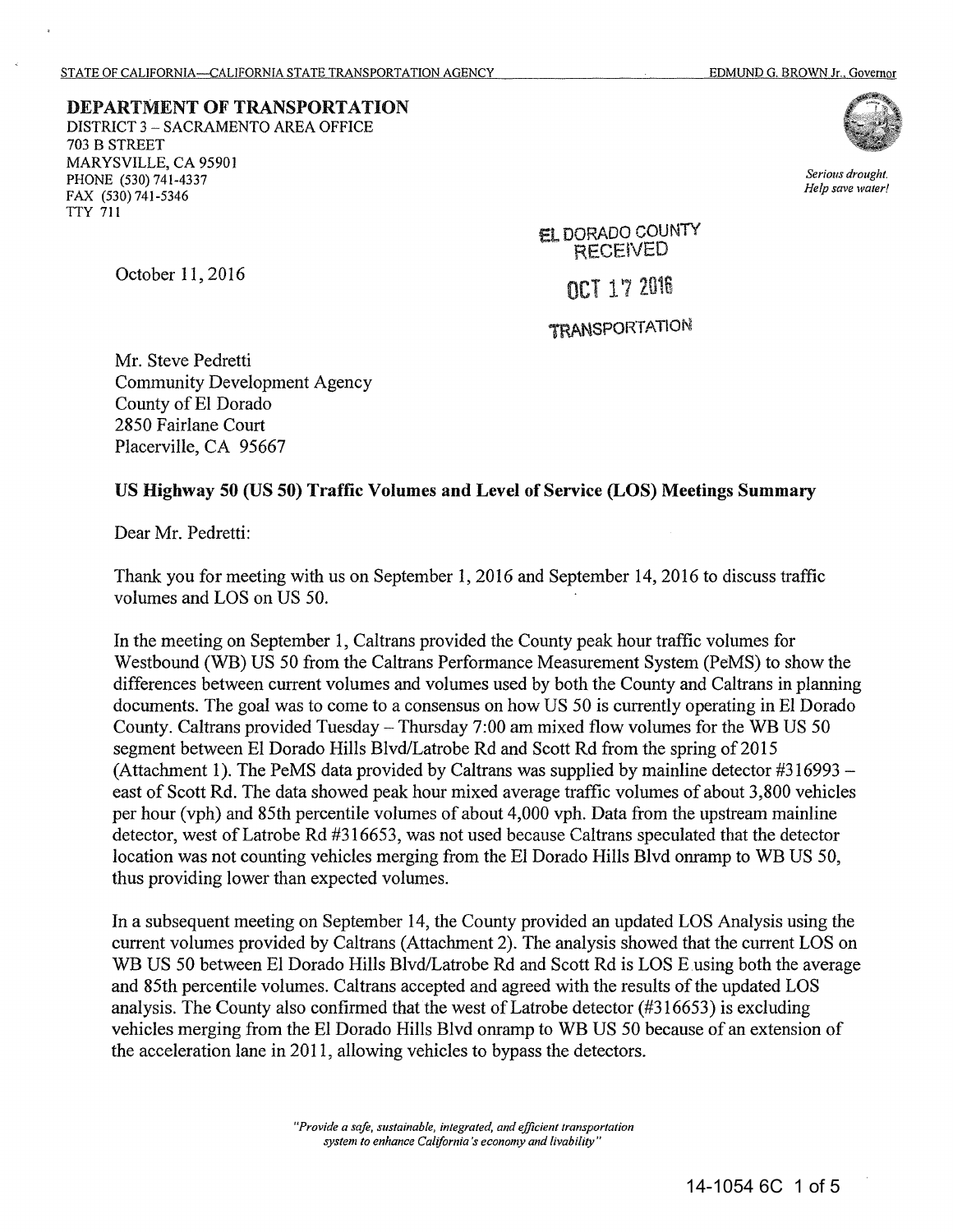Mr. Steve Pedretti / County of El Dorado October 11, 2016 Page 2

Caltrans and the County agreed to use the average volume for this particular dataset because of the limited data availability. Caltrans is also working on improving PeMS detector health throughout the District, including in El Dorado County, in order to have more robust data sets available.

Please note that in response to Senate Bill 743, Caltrans is shifting its focus for our Local Development-Intergovernmental Review program from auto delay based metrics to those focused on reducing Vehicle Miles Traveled (VMT). While we may still provide technical comments related to LOS on the State Highway System for documents shared with us for our review, our primary focus of letters and requested mitigation will be to reduce project generated VMT.

Again, we appreciate meeting with you and coming to consensus on the process and data used for this section of US 50. If you have any questions regarding this memo comments or require additional information, please contact me or Eric Fredericks at 916-274-0635 or by email at: eric.fredericks@dot.ca.gov.

Sincerely,

 $\sim$   $\sim$ 

MARLON FLOURNO $\mathbf{\dot{Y}}$ Deputy District Director Division of Planning and Local Assistance

Attachments

*"Provide a safe, sustainable, integrated, and efficient transportation system to enhance California's economy and livability"*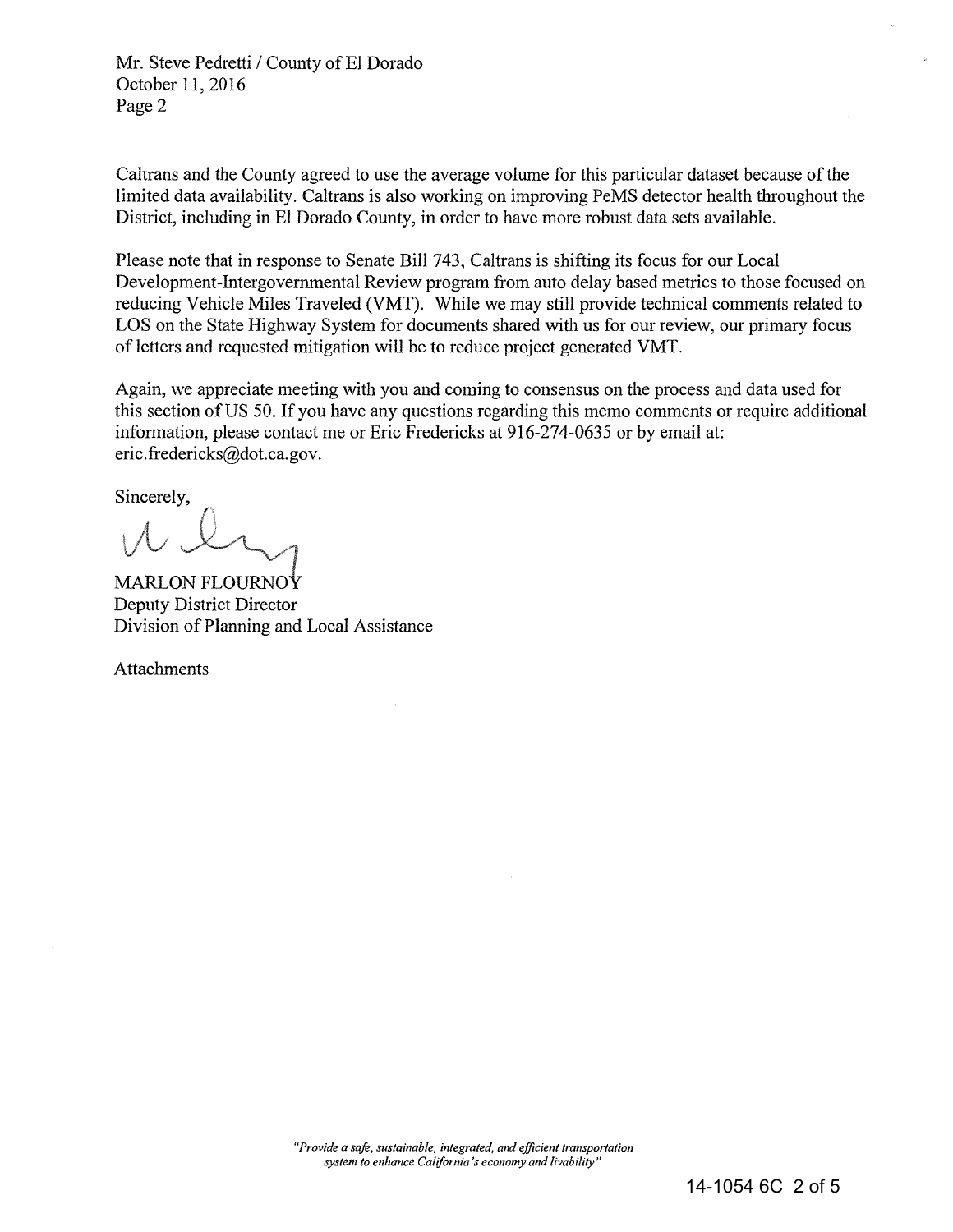## **Mainline VOS 316993 - E of Scott Rd**

Spring 2015 Tuesday - Thursday 7:00AM Good Detection days only Sorted Highest to Lowest

| Hour           | <b>Flow</b> | # Lane        | %        |
|----------------|-------------|---------------|----------|
|                | (Veh/Hour)  | <b>Points</b> | Observed |
| 5/26/2015 7:00 | 4,107       | 24            | 100      |
| 3/5/2015 7:00  | 4,100       | 24            | 100      |
| 3/4/2015 7:00  | 4,039       | 24            | 100      |
| 5/19/2015 7:00 | 4,032       | 24            | 100      |
| 3/12/2015 7:00 | 4,026       | 24            | 100      |
| 3/18/2015 7:00 | 3,959       | 24            | 100      |
| 3/10/2015 7:00 | 3,958       | 24            | 100      |
| 3/17/2015 7:00 | 3,955       | 24            | 100      |
| 3/19/2015 7:00 | 3,947       | 24            | 100      |
| 3/25/2015 7:00 | 3,885       | 24            | 100      |
| 3/26/2015 7:00 | 3,784       | 24            | 92       |
| 3/24/2015 7:00 | 3,749       | 24            | 100      |
| 4/1/2015 7:00  | 3,597       | 24            | 92       |
| 4/7/2015 7:00  | 3,551       | 24            | 92       |
| 4/2/2015 7:00  | 3,459       | 24            | 100      |
| 3/11/2015 7:00 | 3,302       | 24            | 92       |
| 3/31/2015 7:00 | 3,252       | 24            | 100      |

| 100 | <b>VDS 316993</b> | Average | 85th Percentile |
|-----|-------------------|---------|-----------------|
| 100 | Tue- Thurs 7AM    | 3.806   |                 |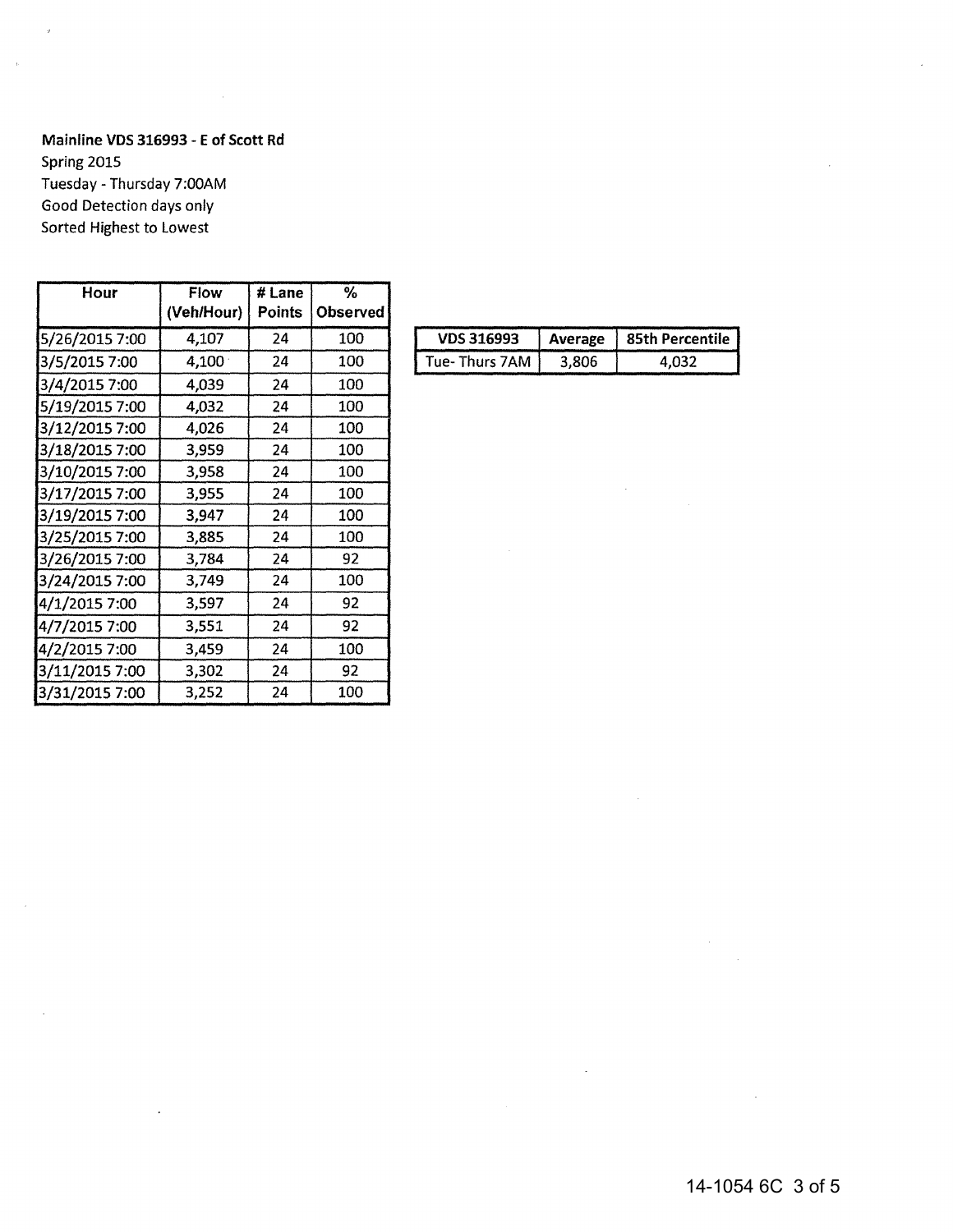Phone: Fax: E-mail:

|                                                               |                        |                              | Operational Analysis and Contract and Contract of the Contract of the Contract of the Contract of the Contract o |
|---------------------------------------------------------------|------------------------|------------------------------|------------------------------------------------------------------------------------------------------------------|
| Analyst:                                                      | KAJ                    |                              |                                                                                                                  |
| Agency or Company:                                            | CDA                    |                              |                                                                                                                  |
|                                                               |                        |                              |                                                                                                                  |
| Date Performed: 08/11/16<br>Analysis Time Period: AM Peak Hr  |                        |                              |                                                                                                                  |
| Freeway/Direction: US 50 WB                                   |                        |                              |                                                                                                                  |
| From/To:                                                      | EDH-Latrobe/Countyline |                              |                                                                                                                  |
| Jurisdiction: EDC                                             |                        |                              |                                                                                                                  |
| Analysis Year:<br>2015                                        |                        |                              |                                                                                                                  |
| Description: Average of Spring 2015 PeMS data from VDS 316993 |                        |                              |                                                                                                                  |
|                                                               |                        |                              |                                                                                                                  |
|                                                               |                        |                              |                                                                                                                  |
| Volume, V                                                     |                        | 3806                         | veh/h                                                                                                            |
| Peak-hour factor, PHF                                         |                        | 0.94                         |                                                                                                                  |
| Peak 15-min volume, v15                                       |                        | 1012                         | V                                                                                                                |
| Trucks and buses                                              |                        | 4                            | 왕                                                                                                                |
| Recreational vehicles                                         |                        | $\Omega$                     | $\mathcal{R}_\mathrm{S}$                                                                                         |
| Terrain type:                                                 |                        | Rolling                      |                                                                                                                  |
| Grade                                                         |                        |                              | $\mathcal{L}_{\mathcal{L}}$                                                                                      |
| Segment length                                                |                        |                              | mi                                                                                                               |
| Trucks and buses PCE, ET                                      |                        | 2.5                          |                                                                                                                  |
| Recreational vehicle PCE, ER                                  |                        | 2.0                          |                                                                                                                  |
| Heavy vehicle adjustment, fHV                                 |                        | 0.943                        |                                                                                                                  |
| Driver population factor, fp                                  |                        | 1.00                         |                                                                                                                  |
| Flow rate, vp                                                 |                        | 2146                         | pc/h/ln                                                                                                          |
|                                                               |                        |                              | Speed Inputs and Adjustments encounteral contracts and adjustments and adjustments and $\frac{1}{2}$             |
| Lane width                                                    |                        |                              | ft                                                                                                               |
| Right-side lateral clearance                                  |                        |                              | ft                                                                                                               |
| Total ramp density, TRD                                       |                        |                              | ramps/mi                                                                                                         |
| Number of lanes, N                                            |                        | 2                            |                                                                                                                  |
| Free-flow speed:                                              |                        | Measured                     |                                                                                                                  |
| FFS or BFFS                                                   |                        | 70.0                         | mi/h                                                                                                             |
| Lane width adjustment, fLW                                    |                        |                              | mi/h                                                                                                             |
| Lateral clearance adjustment, fLC                             |                        |                              | mi/h                                                                                                             |
| TRD adjustment                                                |                        |                              | mi/h                                                                                                             |
| Free-flow speed, FFS                                          |                        | 70.0                         | mi/h                                                                                                             |
|                                                               |                        | LOS and Performance Measures |                                                                                                                  |
|                                                               |                        |                              |                                                                                                                  |
| Flow rate, vp                                                 |                        | 2146                         | pc/h/ln                                                                                                          |
| Free-flow speed, FFS                                          |                        | 70.0                         | mi/h                                                                                                             |
| Average passenger-car speed, S                                |                        | 59.6                         | mi/h                                                                                                             |
| Number of lanes, N                                            |                        | 2.                           |                                                                                                                  |
| Density, D                                                    |                        | 36.0                         | pc/mi/ln                                                                                                         |
| Level of service, LOS                                         |                        | E.                           |                                                                                                                  |

 $\mathcal{A}^{\mathcal{A}}$ 

 $\mathcal{A}_1$ 

×.